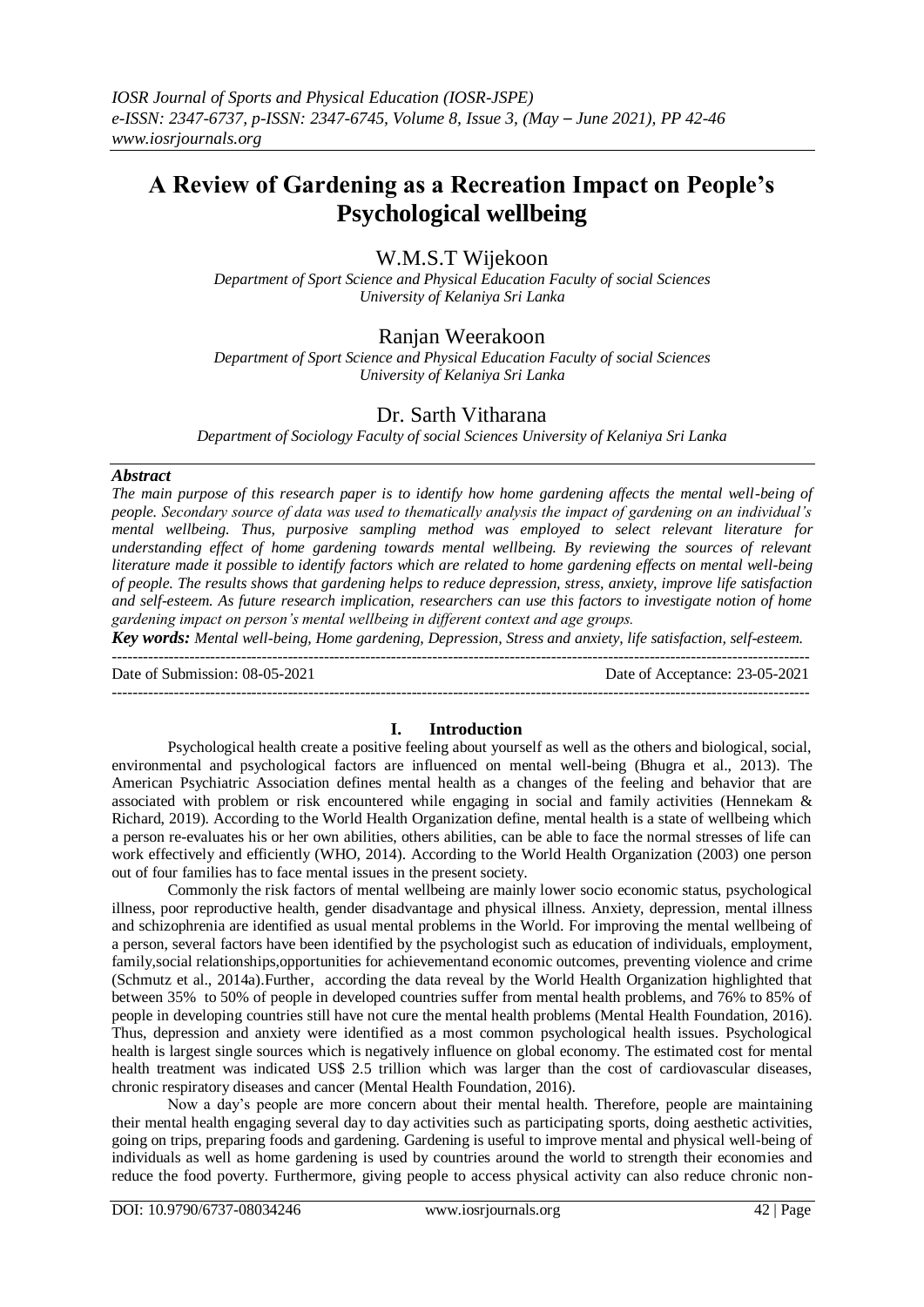communicable diseases and stresses, while engaging in physical activity such as gardening can improve people's well-being through social interactions, culturally valuable activities, and food poverty reduction.

Lovell et al.(2014) and Van Den Berg & Custers(2011) researchers found that 86% of segregated home owners reported a reduction in stress after viewing their plots (Young et al., 2020). Meta-analysis done by Soga, Cox, et al.(2017) has shown people more involved with home gardening than just because cheapest solution, and it also reduces people's stress, anger, fatigue, depression and anxiety. Gardening is good for health as it combines social interaction and physical activity with sunlight, control blood pressure, gets vitamin D in summer, and burns calories by engaging in physical exercise.People can easily get exercise through home gardening and green spaces in cheapest way rather than doing exercise in gym (Thompson, 2018). As well as, UK government policy recommends gardening as a means of improving health and well-being (Genter et al., 2015).Current study is investigating how gardening influence on mental wellbeing of a person and provide future research implication for researchers to do empirically research regarding gardening and mental wellbeing.

## **II. Methodology**

This study is based on secondary source of data. The data were collected using qualitative research approach. The thematic literature review was used for understanding factors and information regarding mental wellbeing and gardening. The secondary source of data was collected from relevant journal articles, text books, reports, magazines and other academic works. The data were collected using the purposive sampling method, which used key themes such as reduce depression, stress, and anxiety, life satisfaction and self-esteem. The data were critically analyzed according to the selected themes.current study was used by Marcus et al., (2012), Hawkins et al., (2013), Craske et al., (2009), Adwas et al., (2019), Koay & Dillon, (2020),Schmitt et al., (2014) andVeenhoven, (1996),Swank et al., (2016) research work for critically analysis how home gardening influence on an individual mental wellbeing.

### **Gardening and Mental wellbeing**

Gardening was a major component of the refugee regime in the earliest  $19<sup>th</sup>$  century. Home gardening is a very popular topics especially in the context of adults in recent times and it helps to alleviate their depression and control their emotional states(Heliker et al., 2001). Gardening can help you to have inner peace, reduce anxiety, increase cognition, get fresh air, and build self-esteem and self-sufficiency in adults(Scott et al., 2015). Moreover, Soga, Gaston, et al., (2017) asserted that home gardening has a profound effect on people. These include life satisfaction, mental well-being, positive impact, sense of community, stress and anxiety, anger, depression and fatigue. He also points out that "Horticultural therapy" can be used as a treatment even for people with mental health problems. Home gardening activities have also been shown to have a positive effect on people's health and mental well-being, with the results of 130 eco therapy reports launched across the England by the UK charity "Mind", in 2013, which showed that being active outdoors can help people with mental and physical health and well-being by supporting people to be active outdoors, doing gardening, food growing or environmental work(Schmutz et al., 2014). Current review aims to identify the effects of home gardening on the psychological well-being of people.

#### **How Gardening as Recreation effect on an individual mental wellbeing Reduce Depression**

Mental problems can be defined separately, depression is a common mental disorder that presents with depressed mood, loss of interest or pleasure, decreased energy, feelings of guilt or low self-worth, distributed sleep or appetite. Depression also called "clinical depression", and it also mental disorders that causes distressing symptoms that affect how people feel think and behave daily activities(Depression Basics, 2016).Depression often comes with symptoms of anxiety. Depression affects a significant proportion of global diseases and affects all over the world. It is estimated that depression, currently affects 350 million people in around the world(Marcus et al., 2012). Also around half of all psychological health issues start by age 14, and the second leading cause of death in young people aged between 15 and 27 is suicide due to depression (United Nation, 2020). Symptoms of depression include suicide attempt, poor language handling, negative classification, confused appearance, insomnia, fatigue, loss of appetite, muscle and join pain (Rondón Bernard, 2018). Meditations for depression can be treated with psychotherapy or a combination of both, and if not reduced, brain stimulation therapy can be used as an alternative (Depression Basics, 2016).

Home gardening can be used as a tactic to alleviate people's depression. Home gardening is used to maintain the mental well-being of the elderlypeople, especially in urban areas and to alleviate depression. Home gardening has been shown to be a treatment for depression in adults (Hawkins et al., 2013). Physical and mental health deteriorates as a result of physical inactivity, and it is impractical to engage in physical exercise(Austin et al., 2006). Home gardening can be seen as a way for some seniors to improve their self-esteem and mental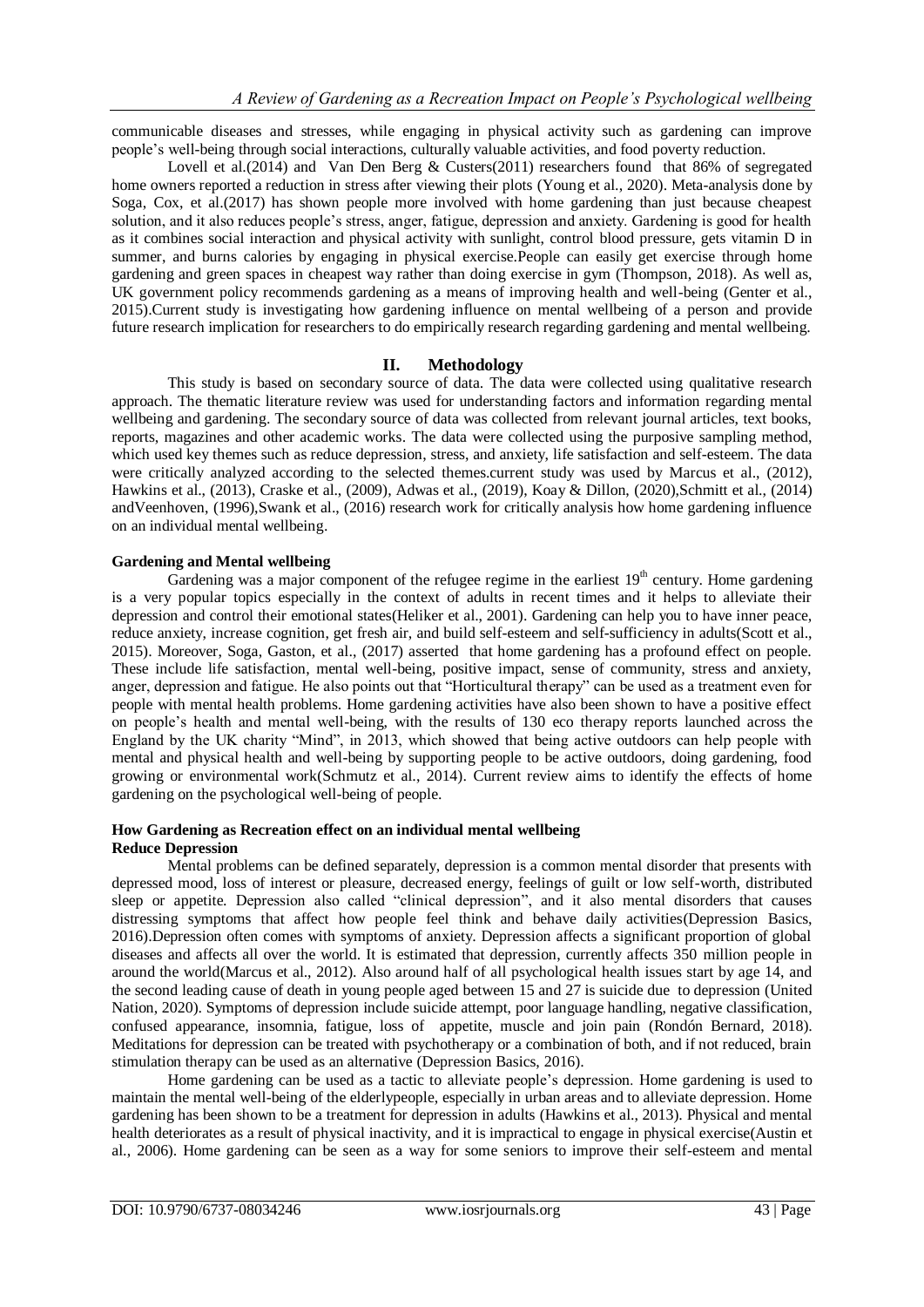satisfaction and reduce depression with leaving the work place and playing role of a full time as parents (Scott et al., 2020).

#### **Reduce Stress and Anxiety**

Reduce the Stress and anxiety is another benefit of home gardening effect to mental well-being. The world health organization has named "stress" the "health epidemic" of the 21<sup>st</sup> century. And a study in United states found that more than 50% of people are negatively affected by stress (Fink, 2009). Seventeen of the adults, aged between 71 and 98, showed positive and negative moods and a significant increase in stress levels, although there was no significant change in mood after engaging in outdoor gardening activities (Rodiek, 2002). American Psychological Association (2021) mentioned that, anxiety is a feeling caused by physical changes, such as stress, anxious thoughts, and high blood pressure. Anxiety disorders can be identified as the most common or frequent mental disorders, but can also be understood as the pathological opposite side of general fear(Adwas et al., 2019). There are six main types of anxiety disorders and their symptoms are common. That is, irrational and excessive fear, apprehensive and tense feelings, difficulty managing daily tasks and/ or distress related to these tasks(Rector et al., 2011).

The two main psychological theories (Restoration theory and Stress recovery theory)that home gardening can contribute to reducing stress in adults (Hawkins et al., 2013). Researcher Ulrich in 1991 developed the theory of stress reduction to explain our emotional and physical reactions to natural elements. Also this theory explains how, through nature, people's happiness, serenity and positive emotions can be created(Sullivan, 2014). This theory is used to reduce stress in order to explain the emotional physical reactions to natural spaced. Being in a natural environment or looking at a natural source has positive effect, thereby reducing negative emotions, which can also lead to a higher psychological state(Hawkins et al., 2013). Also recovery stress theory shows that the levels of stress in people's lives vary according to the levels of exposure in nature, and people with more green space have the ability to focus on social support, stress and wellbeing(Durability, 2016). These theories have been reported on socio economic, demographic and overall health and stress management. Also when people live near green areas which is influence to reduce and rehabilitated the stress(Hall & Knuth, 2019).

For people in the suburbs, home gardening can be used as an ideal solution to reduce the financial and health-related stress associated with increased urbanization. Their mental health can lead to self-well-being, Stress relief, self-esteem and optimism(Koay & Dillon, 2020). Elings (2006) pointed out that the benefits of therapeutic horticulture described three mechanisms through which share gardens might promote health and well-being, increased physical activity, increased social cohesion, and reduced stress (Hawkins et al., 2013). Growing literature has shown that gardening as a recreation help to maintain persons' mental wellbeing.

### **Life Satisfaction**

Life satisfaction is simply, subjective assessment of one's quality of life (Gilman, 2001). Factors of influencing life satisfaction include income level, quality of housing, recreational facilities, and physical health (Proctor et al., 2017).According to the global assessment, life satisfaction is a matter of self-satisfaction and can be considered as an aspect of global well-being, subjective well-being and quality of life(Tułecka Maria, 2020). In 1960s, various surveys raised doubts about the satisfaction of life. But since human life satisfaction cannot be the same and each person's perceptions are different, there is no definite measure for life satisfaction. But research uses interviews, Questionnaires and surveys to measure people's life satisfaction(Veenhoven, 1996).

Many researchers has shown that advancing age decreases life satisfaction both physically, mentally and socially (Cho et al., 2018). With urbanization, people have moved away from nature, they will often only have economic benefits. Connecting with nature through gardens and green spaces contributes to not only physical but also mental well-being and life satisfaction (Waliczek et al., 2005). There is a significant increase in the adult population in the United States, and research in that country has found that low levels of exercise in adults, poor diet and lifestyle can lead to many diseases.

In addition, the consumption of fruits and vegetables and physical activity by people over the age of 60 in Unites States has been added to the healthy diet and home gardening has been introduced as one of the most popular activities in the country to control disease and increase people's life satisfaction (Sommerfeld et al., 2010). Researchers, Waliczek et al., (2005) Found that interacting with nature through hobbies such as gardening can have a positive effect not only on people's physical well-being, but also on people's mental wellbeing. That also supports to keep people's life satisfaction. While gardening can be used as an effective tool in life with adults 50 years of age or older in United states, they point out that home gardening provides an opportunity to reconnect with nature and promote healthy living conditions(Sommerfeld et al., 2010).

#### **Self-esteem**

Gardening can improve an individual self-esteem. It is the process of evaluating and influencing emotional reaction to oneself and it will be important in protecting the behavior of adolescents and young adults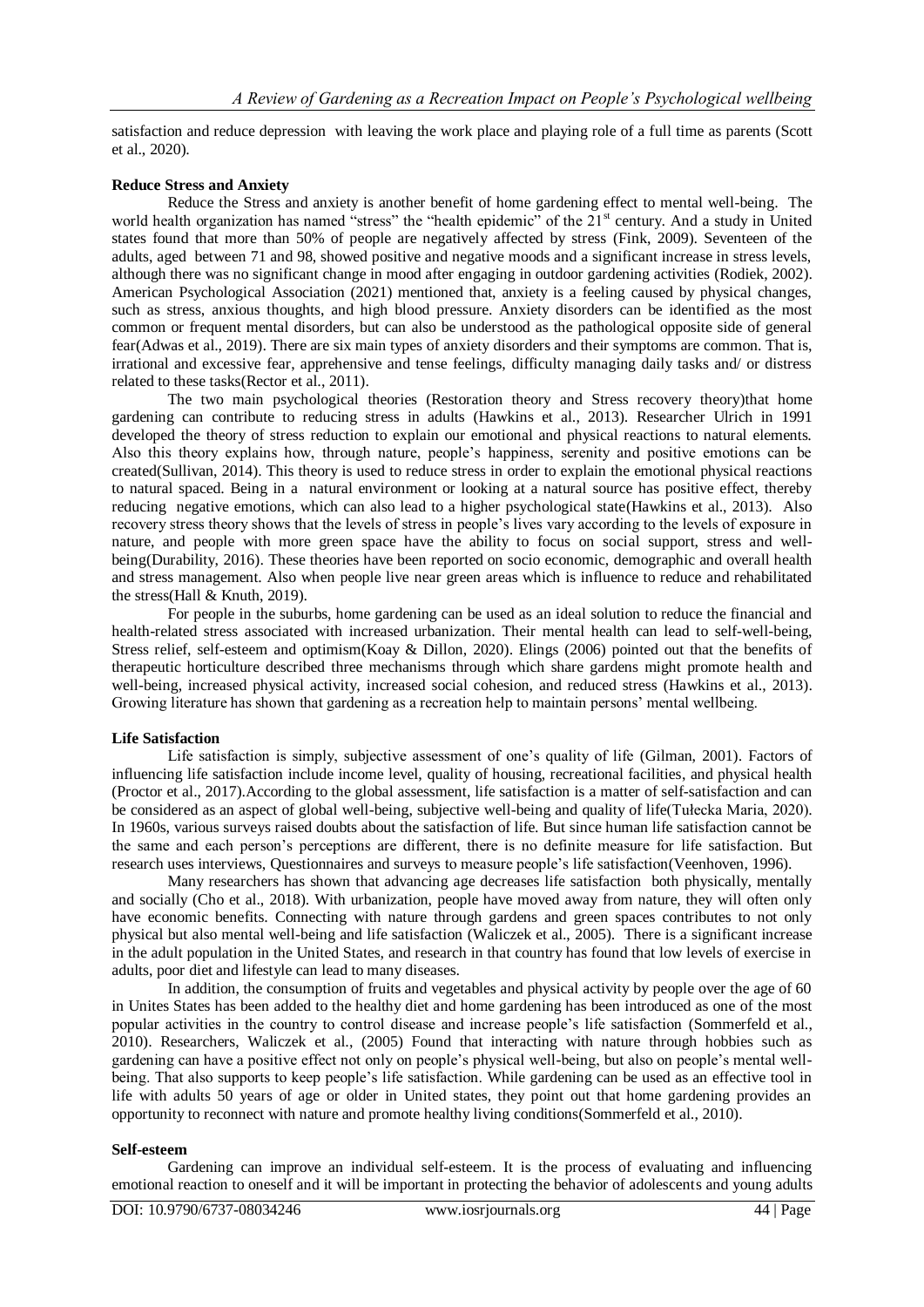(Vaughan-johnston et al., 2020). In other way, it is a person's cognitive or self-esteem and a sense of self-worth and self-confidence. Self-esteem is very helpful in defining interpersonal values broadly, measuring one's own success, and understanding the value of lives of young and adults (Vaughan-johnston et al., 2020). Research involving 31 school children showed that home gardening experience is very important for children to developed healthy self-esteem, prevent violence, and thereby reduce their ability to successfully develop negative social skills proved to be respective (Swank et al., 2016). As well as gardening is important for adults to have a positive attitudes when they get older. Engaging in activities such as gardening will stimulate selfesteem, creativity and mental health as well as a healthy life (Scott et al., 2020). A study of 32 randomly selected undergraduates at Compton Community Collage found that gardening promotes positive feelings about self-esteem and enhances academic performance(Hoffman et al., 2007). Foncham, (1998), researcher shown that community gardening can be used to improve household nutrition, save money, as well as teach children responsibility and build self-esteem with positive attitudes.

#### **III. Conclusion**

Gardening is benefited on every age level to improve their self-esteem and life satisfaction and also reduce their depression, stress and anxiety. Comprehensively analyzing the gardening literature heightened that gardening as recreation benefited for senior citizens to maintain their mental wellbeing and physical fitness. Moreover, people are doing gardening as a hobby which can be seen good mental wellbeing rather than who does not engage in. Furthermore, home gardening is effective way of maintaining mental wellbeing of urban people and people who are working more than 8 hours in the day. In contrast, gardening is effectively and positively influence on improving self-esteem and life satisfaction of college students as well as on the other hand it is impact to reduce anger, violence behavior and negative social skills. Thus, gardening is benefited for college students to improve their academic performance. Reviewing the literature regarding gardening and mental wellbeing can be seen that it has significant influence to maintain good mental and physical wellbeing. Further, garden is benefited for busy person (who are working in office environment which has less contact with nature) to maintain their work life balance. According to the review, current study can be suggest future researches to investigate how gardening is influence on maintain mental wellbeing of people who been in lockdown situation due to COVID-19. Thus, researchers can discover the relationship between gardening and academic performance in different context to validate past literature. Further, researchers can do empirical research garden as a recreation impact on mental wellbeing of adults and working people's by using different samples and context. It will be benefited to comprehensive understanding of psychological wellbeing and gardening.

#### [1]. **References**

- [2]. Bhugra, D., Till, A., & Sartorius, N. (2013). What is mental health? *International Journal of Social Psychiatry*, *59*(no.1), 3–4. https://doi.org/10.1177/0020764012463315
- [3]. Cho, D., Post, J., & Kim, S. K. (2018). Comparison of passive and active leisure activities and life satisfaction with aging. *Geriatrics and Gerontology International*, *18*(3), 380–386. https://doi.org/10.1111/ggi.13188
- [4]. Craske, M. G., Rauch, S. L., Ursano, R., Prenoveau, J., Pine, D. S., & Zinbarg, R. E. (2009). What is an anxiety disorder? *Depression and Anxiety*, *26*(12), 1066–1085. https://doi.org/10.1002/da.20633
- [5]. Depression Basics. (2016). In *National Institutes of Health*. https://www.nimh.nih.gov/health/publications/depression/19-mh-8079 depressionbasics\_140843.pdf
- [6]. Durability, A. (2016). *Stress Recovery Theory*.
- [7]. Fink, G. (2009). Stress: Definition and history. *Encyclopedia of Neuroscience*, *October*, 549–555. https://doi.org/10.1016/B978- 008045046-9.00076-0
- [8]. FONCHAM, S. A. (1998). *ATTITUDES TOWARD AND INTEREST IN COMMUNITY GARDENING IN TWO LOW-INCOME NEIGHBORHOODS*.
- [9]. Genter, C., Roberts, A., Richardson, J., & Sheaff, M. (2015). The contribution of allotment gardening to health and wellbeing : A systematic review of the literature. *British Journal of Occupational Therapy*, *78*(10), 593–605. https://doi.org/10.1177/0308022615599408
- [10]. Gilman, S. (2001). Life Satisfaction. *Psychiatric News*, *36*(16), 26–26. https://doi.org/10.1176/pn.36.16.0026b
- [11]. Hall, C. R., & Knuth, M. J. (2019). An update of the literature supporting the well-being benefits of plants: Part 3 social benefits. *Journal of Environmental Horticulture*, *37*(4), 136–142. https://doi.org/10.24266/0738-2898-37.4.136
- [12]. Hawkins, J. L., Mercer, J., Thirlaway, K. J., & Clayton, D. A. (2013). "Doing" gardening and "being" at the allotment site: Exploring the benefits of allotment gardening for stress reduction and healthy aging. *Ecopsychology*, *5*(2), 110–125. https://doi.org/10.1089/eco.2012.0084
- [13]. Heliker, D., Chadwick, A., & O'Connell, T. (2001). The meaning of gardening and the effects on perceived well being of a gardening project on diverse populations of elders. *Activities, Adaptation and Aging*, *24*(3), 35–56. https://doi.org/10.1300/J016v24n03\_03
- [14]. Hennekam, S., & Richard, S. (2019). *Coping with mental health conditions at work and its impact on self-perceived job performance*. *42*(3), 626–645. https://doi.org/10.1108/ER-05-2019-0211
- [15]. Hoffman, A. J., Knight, L. F. M., & Wallach, J. (2007). *Learning Outside the Classroom*. *42*(5), 403–411.
- [16]. Koay, W. I., & Dillon, D. (2020). Community gardening: Stress, well-being, and resilience potentials. *International Journal of Environmental Research and Public Health*, *17*(18), 1–31. https://doi.org/10.3390/ijerph17186740
- [17]. Lovell, R., Husk, K., Bethel, A., & Garside, R. (2014). What are the health and well-being impacts of community gardening for adults and children: A mixed method systematic review protocol. *Environmental Evidence*, *3*(1), 1–13.